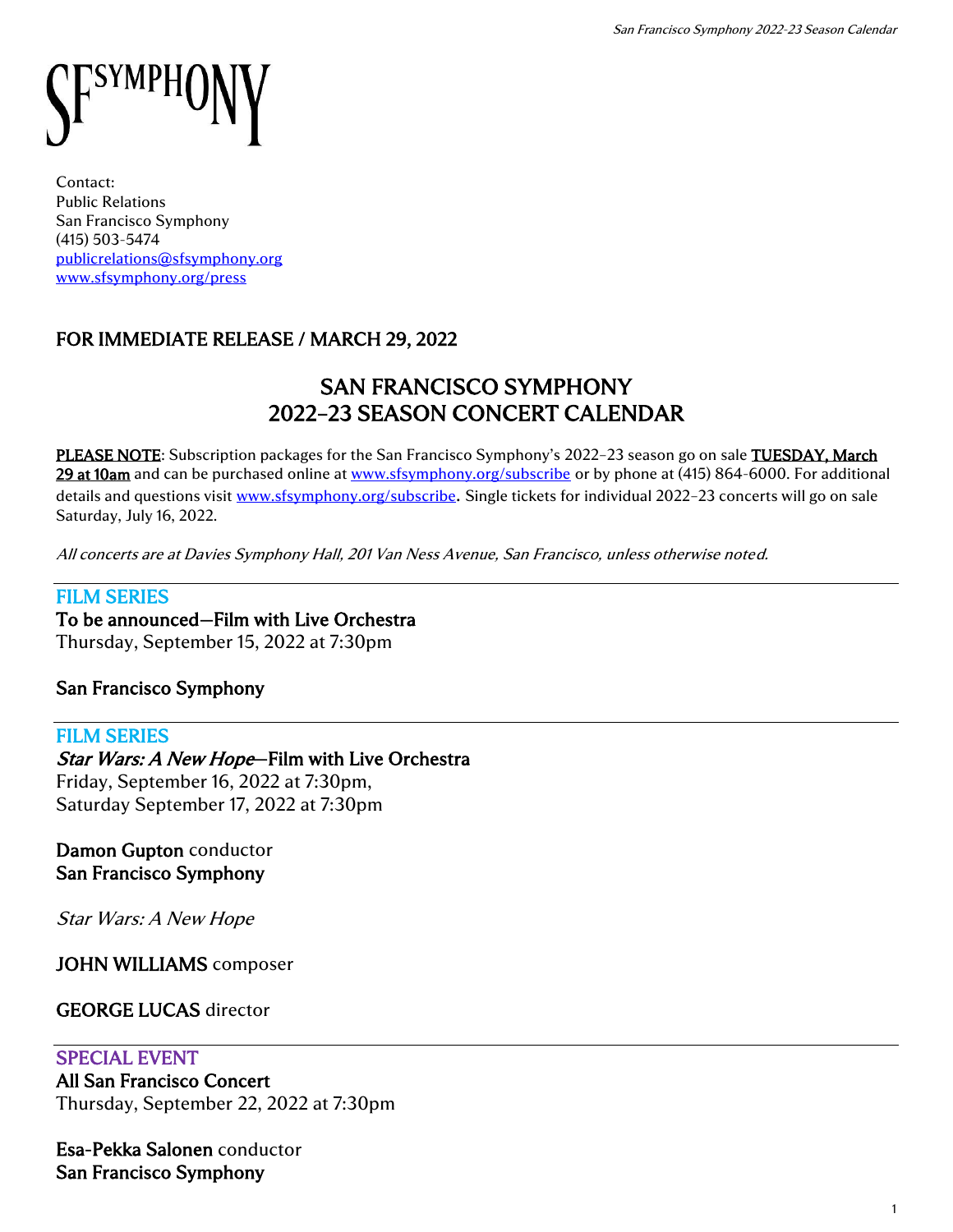This performance for Bay Area nonprofits and community organizations is a representation of our commitment to equitable access to our concerts. To request an invitation for your organization, contact allsf@sfsymphony.org.

SPECIAL EVENT Opening Night Gala Friday, September 23, 2022

Esa-Pekka Salonen conductor San Francisco Symphony

SAN FRANCISCO SYMPHONY ORCHESTRAL SERIES

Also sprach Zarathustra Saturday, September 24, 2022 at 7:30pm

Esa-Pekka Salonen conductor Randall Goosby violin [Orchestral Series Debut] San Francisco Symphony

WOLFGANG AMADEUS MOZART Overture to The Impresario, K.486

FLORENCE PRICE Violin Concerto No. 2 [San Francisco Symphony Premiere]

RICHARD STRAUSS Also sprach Zarathustra

## SAN FRANCISCO SYMPHONY ORCHESTRAL SERIES

#### Salonen Conducts Mahler 2

Thursday, September 29, 2022 at 7:30pm Saturday, October 1, 2022 at 7:30pm Sunday, October 2, 2022 at 2pm

Esa-Pekka Salonen conductor

Golda Schultz soprano [Orchestral Series Debut] Michelle DeYoung mezzo-soprano San Francisco Symphony

TREVOR WESTON New work [World Premiere]

GUSTAV MAHLER Symphony No. 2

# SAN FRANCISCO SYMPHONY ORCHESTRAL SERIES

## The Firebird

Thursday, October 6, 2022 at 7:30pm [UC Davis] Friday, October 7, 2022 at 7:30pm Saturday, October 8, 2022 at 7:30pm Sunday, October 9, 2022 at 2pm

Esa-Pekka Salonen conductor Golda Schultz soprano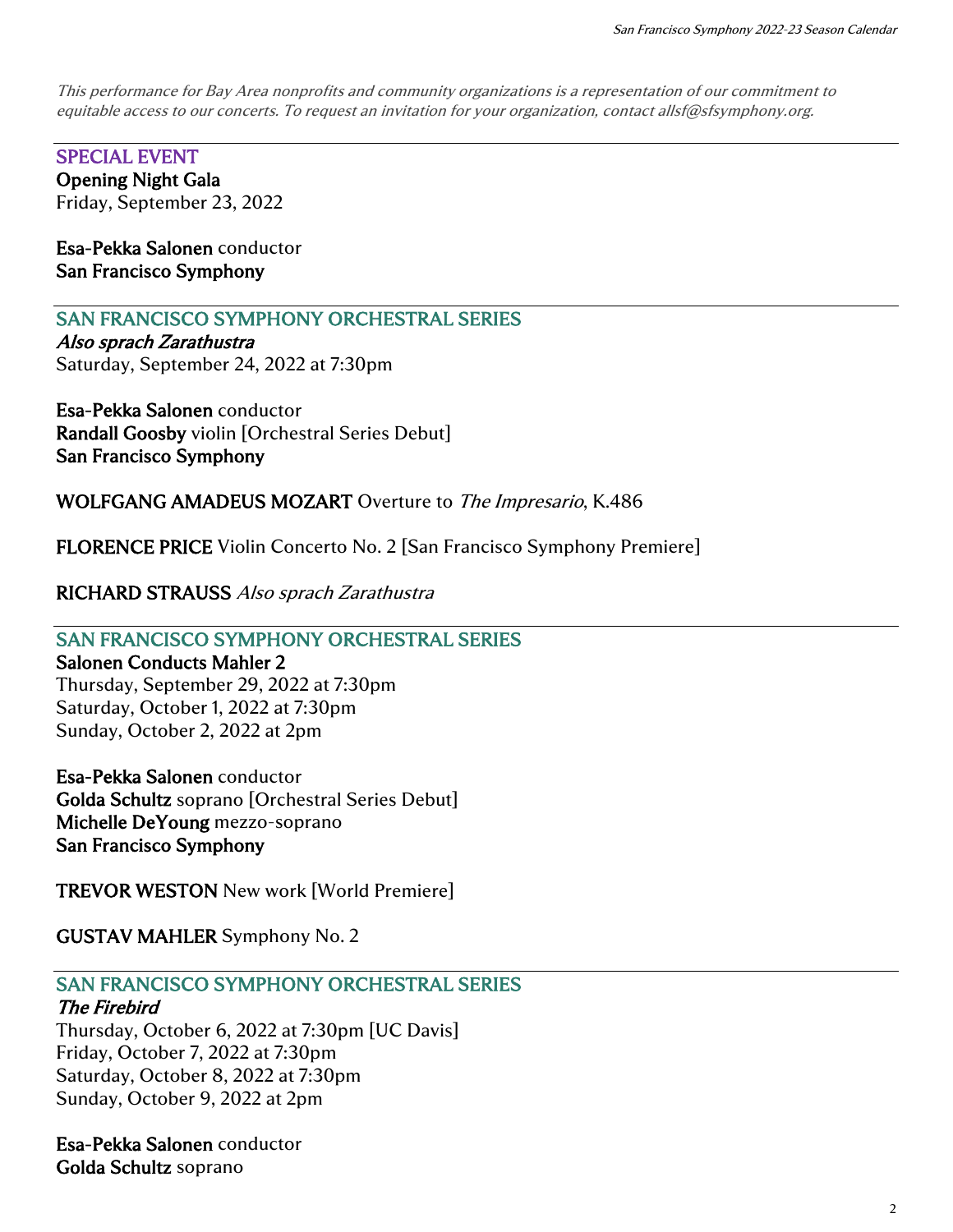## San Francisco Symphony

DANIEL KIDANE Precipice Dances [San Francisco Symphony Commission, U.S. Premiere]

JEAN SIBELIUS Luonnotar

IGOR STRAVINSKY The Firebird (complete)

SAN FRANCISCO SYMPHONY ORCHESTRAL SERIES

Esa-Pekka Salonen & Yuja Wang Thursday, October 13, 2022 at 7:30pm Friday, October 14, 2022 at 7:30pm Saturday, October 15, 2022 at 7:30pm

Esa-Pekka Salonen conductor Yuja Wang piano San Francisco Symphony

CARL NIELSEN Helios Overture

MAGNUS LINDBERG New Work for Piano and Orchestra [San Francisco Symphony Commission, World Premiere]

BÉLA BARTÓK Concerto for Orchestra

#### GREAT PERFORMERS SERIES

CBSO & Sheku Kanneh-Mason Sunday, October 16, 2022 at 7:30pm

Mirga Gražinytė-Tyla conductor Sheku Kanneh-Mason cello City of Birmingham Symphony Orchestra

BENJAMIN BRITTEN Four Sea Interludes from Peter Grimes

EDWARD ELGAR Cello Concerto

**THOMAS ADÈS** The Exterminating Angel Symphony

## CLAUDE DEBUSSY La Mer

## SAN FRANCISCO SYMPHONY ORCHESTRAL SERIES

#### Symphonie fantastique

Thursday, October 20, 2022 at 10am [Open Rehearsal] Thursday, October 20, 2022 at 7:30pm Friday, October 21, 2022 at 7:30pm [Cal Performances] Saturday, October 22, 2022 at 7:30pm

Esa-Pekka Salonen conductor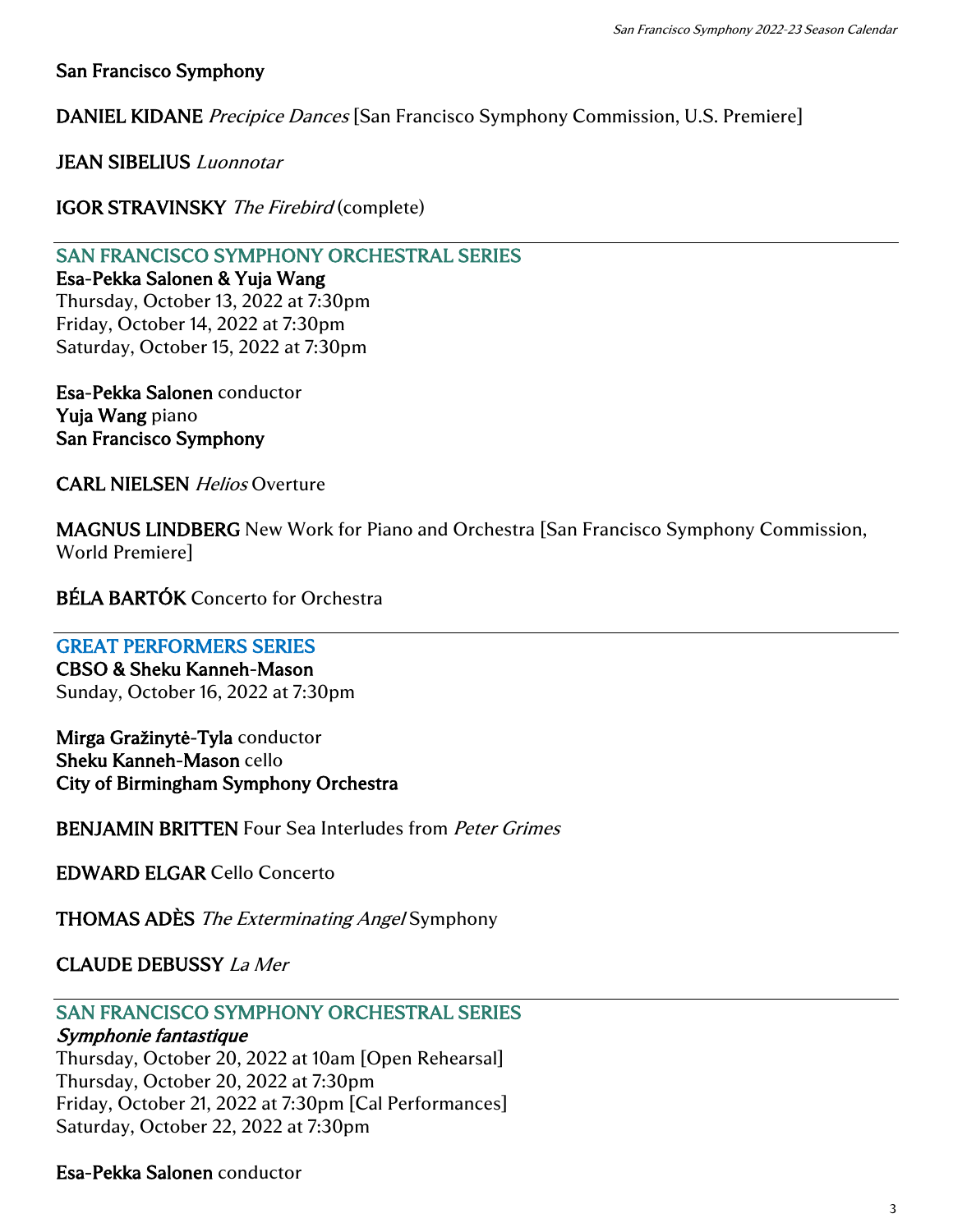Bertrand Chamayou piano [Orchestral Series Debut] San Francisco Symphony

MODEST MUSSORGSKY Night on Bald Mountain

FRANZ LISZT Totentanz

HECTOR BERLIOZ Symphonie fantastique

CHAMBER SERIES

Davies Symphony Hall Sunday, October 23, 2022 at 2pm

## Members of the San Francisco Symphony

#### FILM SERIES

Hocus Pocus—Film with Live Orchestra Tuesday, October 25, 2022 at 2pm

TBD conductor San Francisco Symphony

Hocus Pocus

JOHN DEBNEY composer

KENNY ORTEGA director

## SAN FRANCISCO SYMPHONY ORCHESTRAL SERIES

Frankenstein & Psycho Thursday, October 27, 2022 at 7:30pm Friday, October 28, 2022 at 7:30pm Saturday, October 29, 2022 at 7:30pm

Esa-Pekka Salonen conductor Christopher Purves baritone [Orchestral Series Debut] San Francisco Symphony

BÉLA BARTÓK Suite from The Miraculous Mandarin

BERNARD HERRMANN Suite from Psycho

HK GRUBER Frankenstein!!

## SAN FRANCISCO SYMPHONY ORCHESTRAL SERIES

Rachmaninoff's Symphonic Dances Thursday, November 3, 2022 at 10am [Open Rehearsal] Thursday, November 3, 2022 at 7:30pm Friday, November 4, 2022 at 7:30pm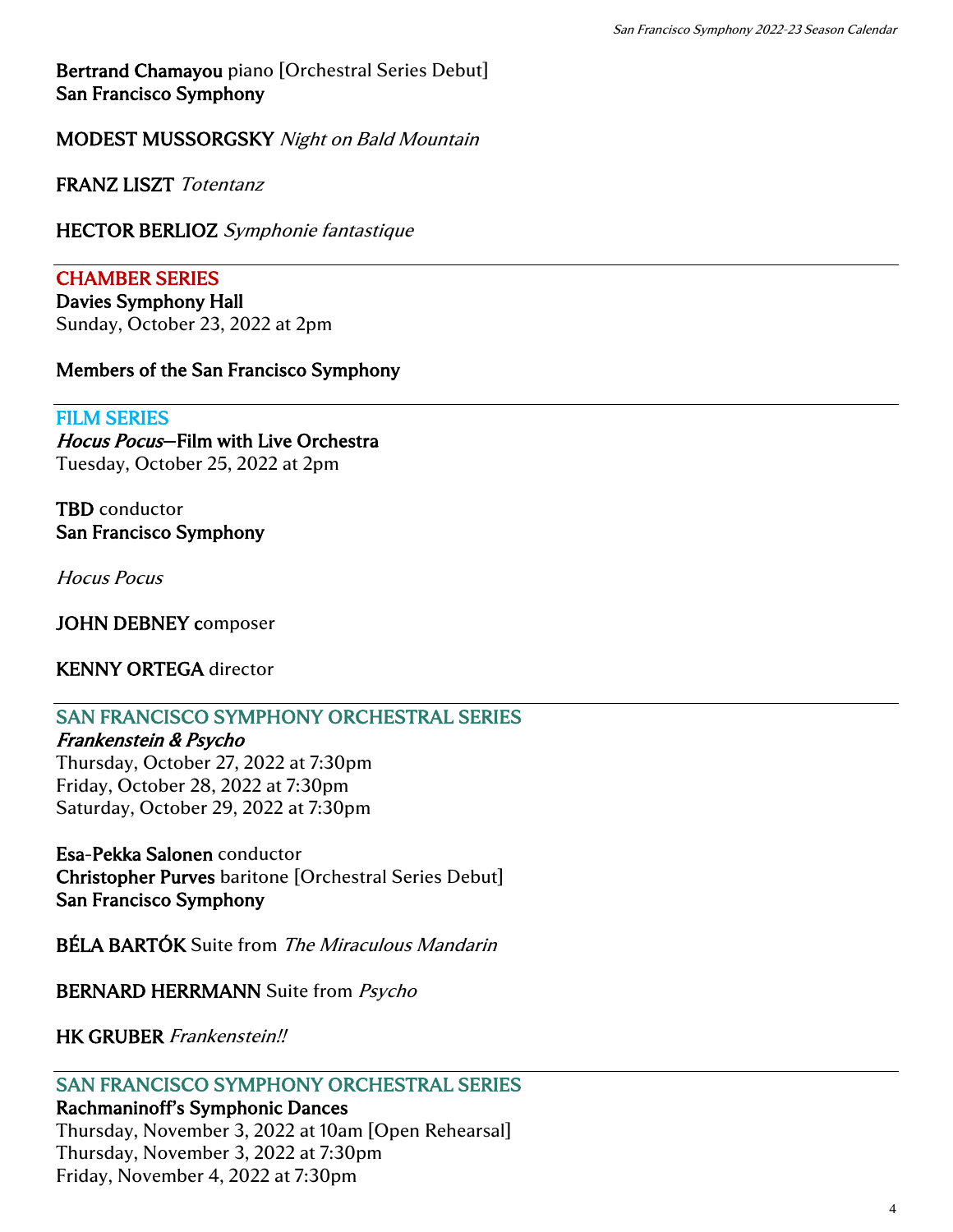Sunday, November 6, 2022 at 2pm

Juraj Valčuha conductor Behzod Abduraimov piano San Francisco Symphony

HANNAH KENDALL The Spark Catchers [San Francisco Symphony Premiere]

SERGEI PROKOFIEV Piano Concerto No. 2

SERGEI RACHMANINOFF Symphonic Dances

SPECIAL EVENT Día de los Muertos Saturday, November 5, 2022 at 2pm

Carlos Miguel Prieto conductor San Francisco Symphony

GREAT PERFORMERS SERIES Israel Philharmonic Orchestra Sunday, November 6, 2022 at 7:30pm

Lahav Shani conductor Israel Philharmonic Orchestra

PAUL BEN-HAIM Symphony No. 1

GUSTAV MAHLER Symphony No. 1

SAN FRANCISCO SYMPHONY ORCHESTRAL SERIES

Capuçon Plays Danny Elfman Friday, November 11, 2022 at 7:30pm Saturday, November 12, 2022 at 7:30pm Sunday, November 13, 2022 at 2pm

Michael Tilson Thomas conductor Gautier Capuçon cello San Francisco Symphony

IGOR STRAVINSKY Symphonies of Wind Instruments

DANNY ELFMAN Cello Concerto [San Francisco Symphony Commission, U.S. Premiere]

PIOTR ILYICH TCHAIKOVSKY Serenade for Strings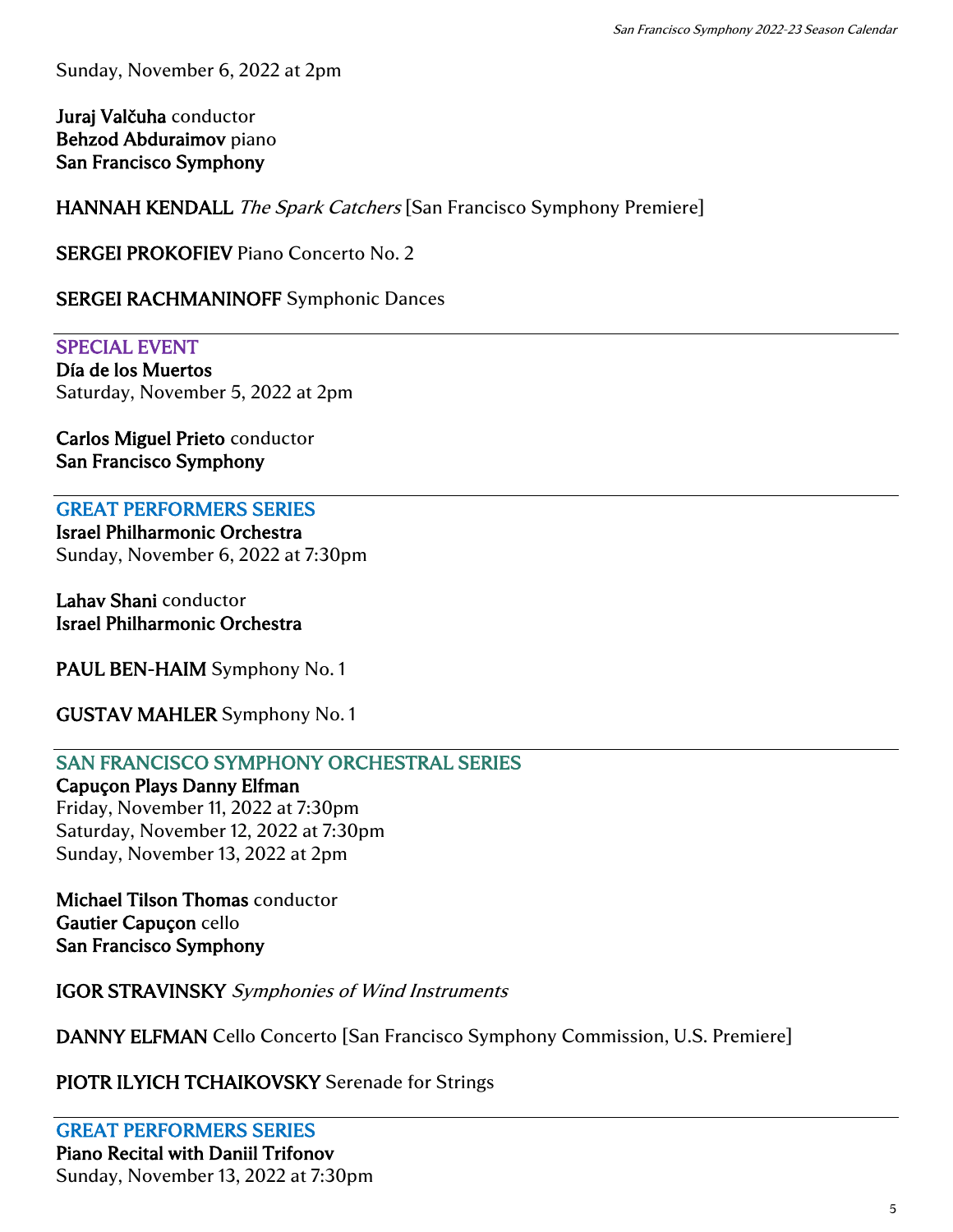Daniil Trifonov piano

PIOTR ILYICH TCHAIKOVSKY Children's Album

ROBERT SCHUMANN Fantasie in C major

WOLFGANG AMADEUS MOZART Fantasia in C minor, K.475

MAURICE RAVEL Gaspard de la nuit

ALEXANDER SCRIABIN Piano Sonata No. 5

SAN FRANCISCO SYMPHONY ORCHESTRAL SERIES

#### MTT & Emanuel Ax

Thursday, November 17, 2022 at 2pm Friday, November 18, 2022 at 7:30pm Saturday, November 19, 2022 at 7:30pm

Michael Tilson Thomas conductor Emanuel Ax piano San Francisco Symphony

JOHANNES BRAHMS Serenade No. 1 in D major

JOHANNES BRAHMS Piano Concerto No. 1

#### YOUTH ORCHESTRA

San Francisco Symphony Youth Orchestra Sunday, November 20, 2022 at 2pm

Daniel Stewart conductor San Francisco Symphony Youth Orchestra

JOSÉ GONZÁLEZ GRANERO GION

**MAURICE RAVEL Mother Goose Suite** 

NICOLAI RIMSKY-KORSAKOV Scheherazade

#### FILM SERIES

Fantasia—Film with Live Orchestra Tuesday, November 22, 2022 at 7:30pm

Susie Seiter conductor San Francisco Symphony

Fantasia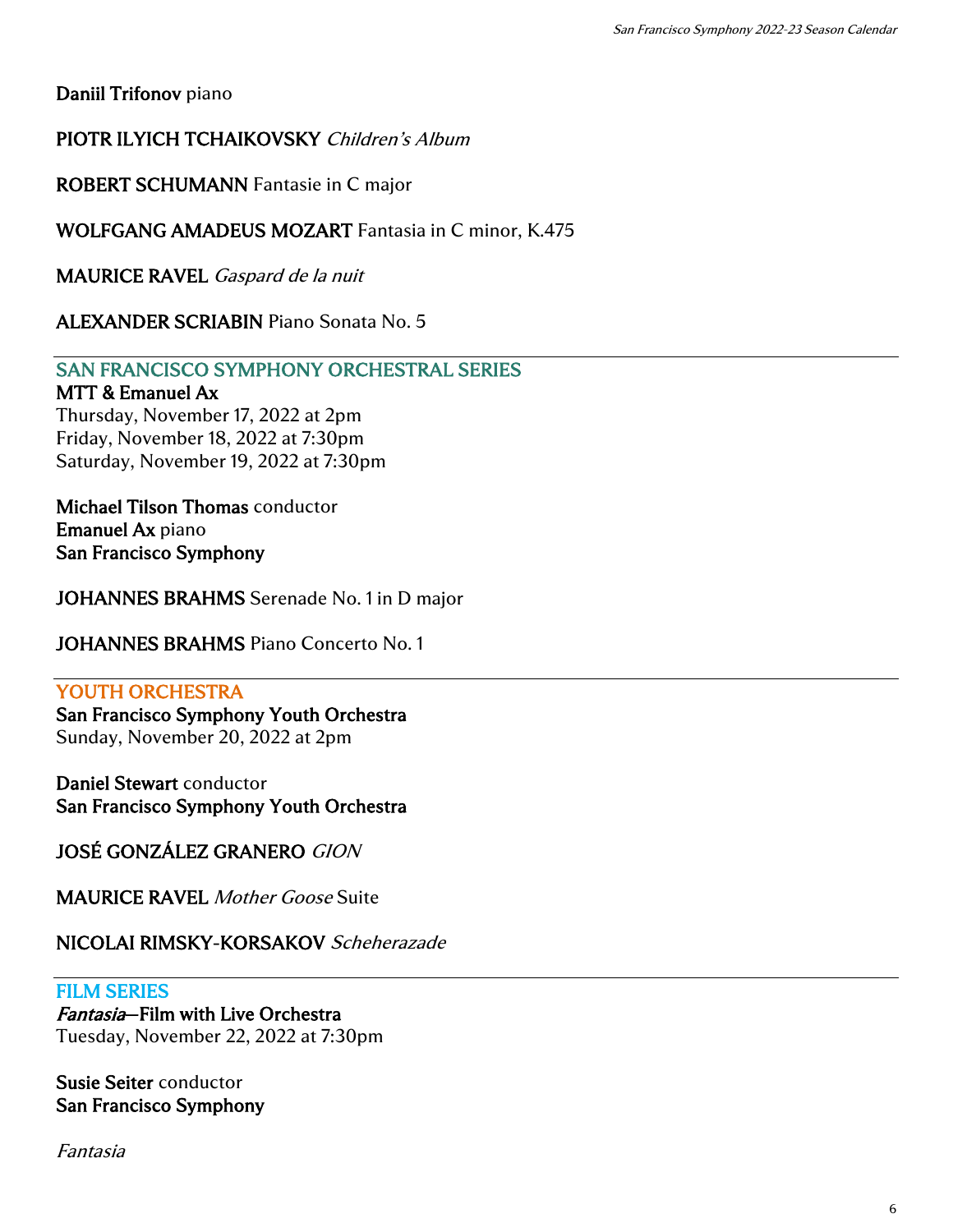## VARIOUS composers

## VARIOUS directors

#### FILM SERIES

#### The Godfather-Film with Live Orchestra

Wednesday, November 23, 2022 at 7:30pm Friday, November 25, 2022 at 7:30pm Saturday, November 26, 2022 at 7:30pm

## TBD conductor San Francisco Symphony

The Godfather

NINO ROTA composer

## FRANCIS FORD COPPOLA director

## SAN FRANCISCO SYMPHONY ORCHESTRAL SERIES

#### Beethoven 9

Thursday, December 1, 2022 at 7:30pm Friday, December 2, 2022 at 7:30pm Saturday, December 3, 2022 at 7:30pm

Xian Zhang conductor Gabriella Reyes soprano [Orchestral Series Debut] Kelley O'Connor mezzo-soprano Issachah Savage tenor [Orchestral Series Debut] Reginald Smith, Jr. bass [Orchestral Series Debut] San Francisco Symphony San Francisco Symphony Chorus

SAMUEL COLERIDGE-TAYLOR Ballade, Opus 33 [San Francisco Symphony Premiere]

MICHAEL ABELS *Emerge* [San Francisco Symphony Premiere]

## LUDWIG VAN BEETHOVEN Symphony No. 9

## CHAMBER SERIES

#### Gunn Theater at the Legion of Honor Sunday, December 4, 2022 at 2pm

## Members of the San Francisco Symphony

MUSIC FOR FAMILIES Audiobook! Music Inspired by Stories Saturday, December 3, 2022 at 2pm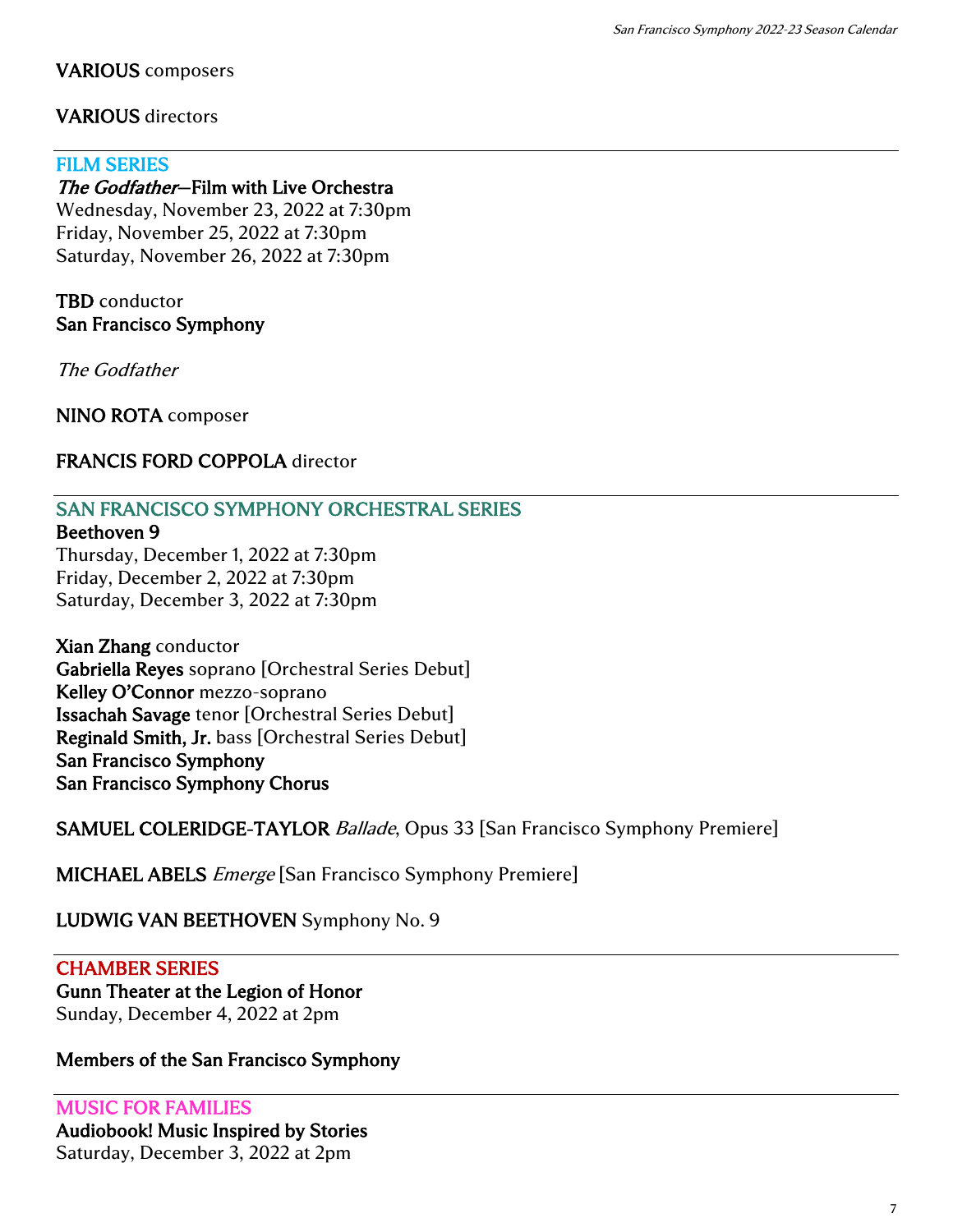## Daniel Bartholomew-Poyser conductor San Francisco Symphony

#### SPECIAL EVENT

Deck the Hall Sunday, December 4, 2022

Daniel Bartholomew-Poyser conductor San Francisco Symphony

## SAN FRANCISCO SYMPHONY ORCHESTRAL SERIES

Handel's Messiah Friday, December 9, 2022 at 7:30pm Saturday, December 10, 2022 at 7:30pm

Masaaki Suzuki conductor Lauren Snouffer soprano Aryeh Nussbaum Cohen countertenor Leif Aruhn-Solén tenor Jonathon Adams baritone San Francisco Symphony San Francisco Symphony Chorus

### GEORGE FRIDERIC HANDEL Messiah

### **SOUNDBOX**

SoundBox: Reena Esmail Friday, December 9, 2022 at 9pm Saturday, December 10, 2022 at 9pm

Reena Esmail curator San Francisco Symphony

#### YOUTH ORCHESTRA

San Francisco Symphony Youth Orchestra: Peter and the Wolf Sunday, December 11, 2022 at 2pm

Daniel Stewart conductor San Francisco Symphony Youth Orchestra

SERGEI PROKOFIEV Peter and the Wolf

#### GREAT PERFORMERS SERIES

Violin Recital with Joshua Bell Sunday, December 11, 2022 at 7:30pm

Joshua Bell violin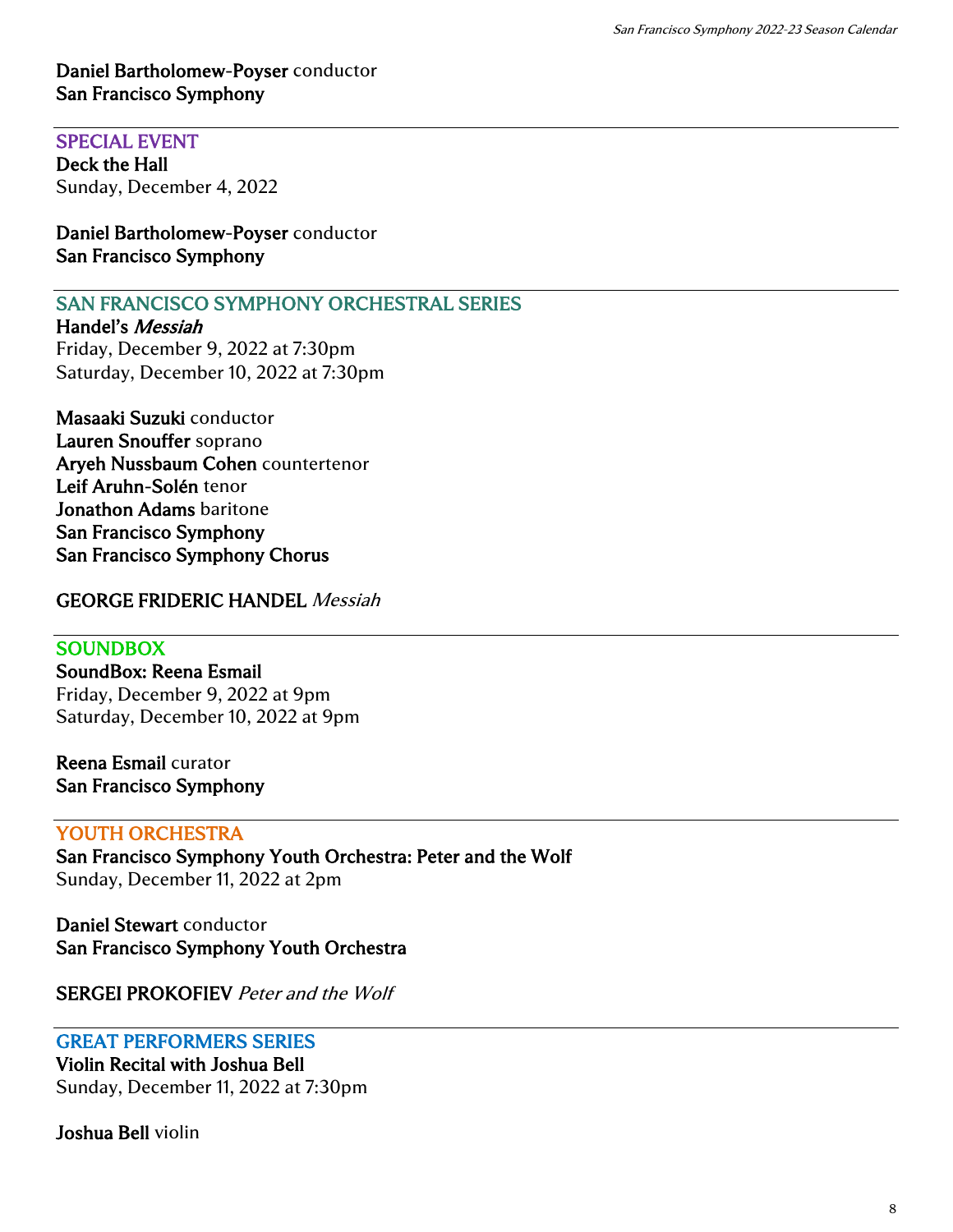## CHAMBER SERIES

Davies Symphony Hall

Sunday, December 18, 2022 at 2pm

## Members of the San Francisco Symphony

#### FILM SERIES

Jurassic Park–Film with Live Orchestra Friday, January 6, 2023 at 7:30pm Saturday, January 7, 2023 at 7:30pm

Constantine Kitsopoulos conductor San Francisco Symphony

Jurassic Park

JOHN WILLIAMS composer

#### STEVEN SPIELBERG director

SAN FRANCISCO SYMPHONY ORCHESTRAL SERIES

Elim Chan Conducts Tchaikovsky Thursday, January 12, 2023 at 2pm Friday, January 13, 2023 at 7:30pm Saturday, January 14, 2023 at 7:30pm

Elim Chan conductor [Orchestral Series Debut] James Ehnes violin San Francisco Symphony

ELIZABETH OGONEK New work [San Francisco Symphony Commission, World Premiere]

SERGEI PROKOFIEV Violin Concerto No. 2

PIOTR ILYICH TCHAIKOVSKY Symphony No. 2, Little Russian

#### **SOUNDBOX**

SoundBox: Conrad Tao Friday, January 13, 2023 at 9pm Saturday, January 14, 2023 at 9pm

Conrad Tao curator San Francisco Symphony

#### CHAMBER SERIES

Davies Symphony Hall Sunday, January 15, 2023 at 2pm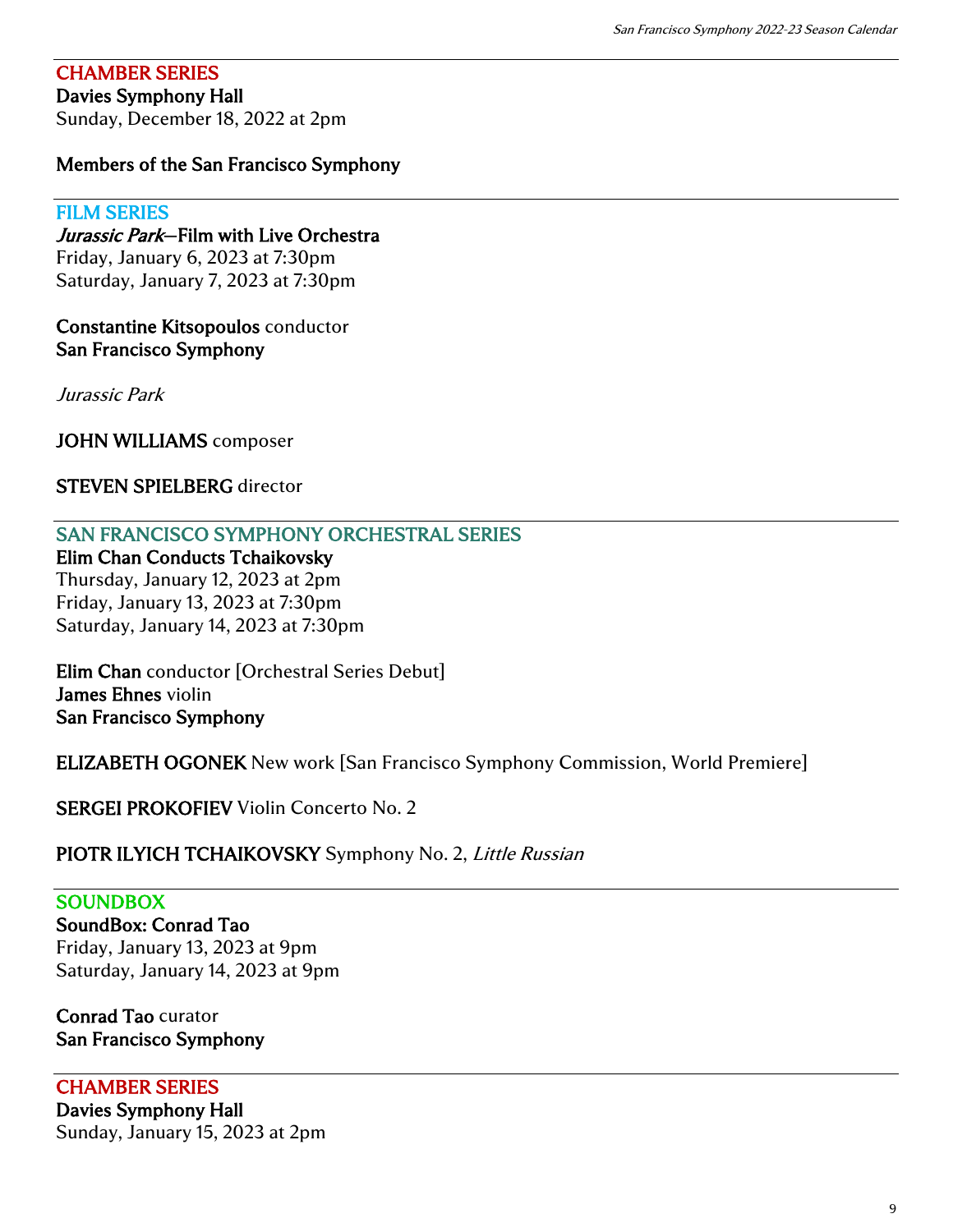## Members of the San Francisco Symphony

#### GREAT PERFORMERS SERIES

Violin Recital with Itzhak Perlman Sunday, January 15, 2023 at 7:30pm

Itzhak Perlman violin Rohan De Silva piano

### SHENSON SPOTLIGHT SERIES

Sterling Elliott & Elliot Wuu Wednesday, January 18, 2023 at 7:30pm

Sterling Elliott cello Elliot Wuu piano

J.S. BACH Cello Suite No. 6 in D major, BWV 1012

FELIX MENDELSSOHN Cello Sonata No. 2 in D major

SAN FRANCISCO SYMPHONY ORCHESTRAL SERIES

Robin Ticciati Conducts Mahler 4 Friday, January 20, 2023 at 7:30pm

Saturday, January 21, 2023 at 7:30pm Sunday, January 22, 2023 at 2pm

Robin Ticciati conductor [Orchestral Series Debut] Alina Ibragimova violin [Orchestral Series Debut] Ying Fang soprano San Francisco Symphony

JÖRG WIDMANN Violin Concerto [San Francisco Symphony Premiere]

GUSTAV MAHLER Symphony No. 4

## GREAT PERFORMERS SERIES

Piano Recital with Leif Ove Andsnes

Sunday, January 22, 2023 at 7:30pm

Leif Ove Andsnes piano

LEOŠ JANÁČEK Piano Sonata 1.X.1905

ALEXANDER VUSTIN Lamento

LUDWIG VAN BEETHOVEN Piano Sonata No. 31

ANTONÍN DVOŘÁK Poetic Tone Pictures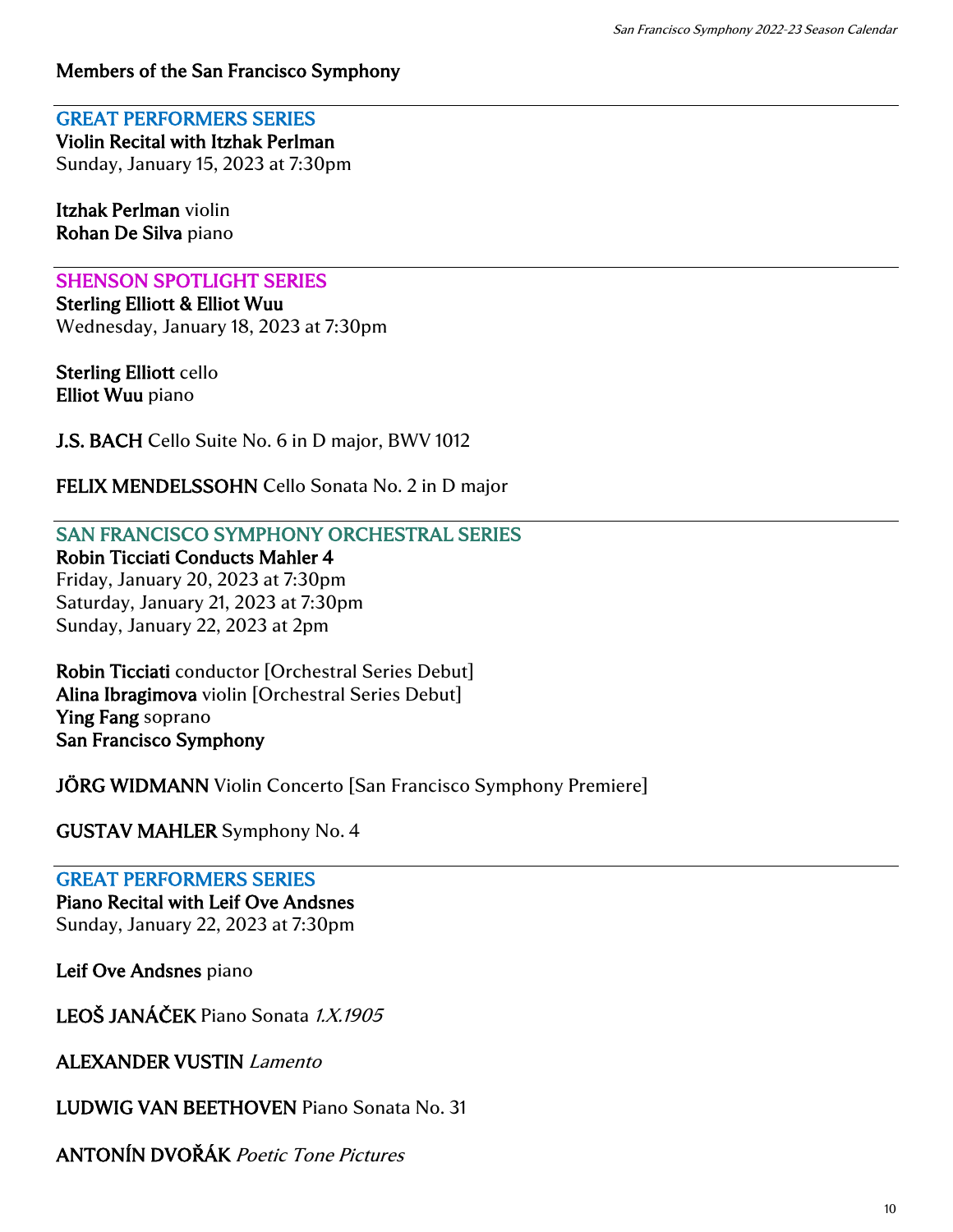#### SAN FRANCISCO SYMPHONY ORCHESTRAL SERIES MTT & Jean-Yves Thibaudet

Thursday, January 26, 2023 at 7:30pm Friday, January 27, 2023 at 7:30pm Saturday, January 28, 2023 at 7:30pm

Michael Tilson Thomas conductor Jean-Yves Thibaudet piano San Francisco Symphony San Francisco Symphony Chorus

CLAUDE DEBUSSY Prélude à L'Après-midi d'un faune

OLIVIER MESSIAEN Trois petites liturgies de la Présence Divine

CLAUDE DEBUSSY Fantasie for Piano and Orchestra

HEITOR VILLA-LOBOS Chôros No. 10

SHENSON SPOTLIGHT SERIES Johan Dalene Tuesday, January 31, 2023 at 7:30pm

Johan Dalene violin

EDVARD GRIEG Violin Sonata No. 3

ARVO PÄRT Fratres

MAURICE RAVEL Sonata for Violin and Piano in G major

#### SAN FRANCISCO SYMPHONY ORCHESTRAL SERIES

#### emergency shelter intake form

Thursday, February 2, 2023 at 7:30pm Friday, February 3, 2023 at 7:30pm

Edwin Outwater conductor Conrad Tao piano [Orchestral Series Debut] Alicia Hall Moran mezzo-soprano [Orchestral Series Debut] Chorus of Inconvenient Statistics: Holland Andrews [Orchestral Series Debut] Gabriel Kahane [Orchestral Series Debut] Holcombe Waller [Orchestral Series Debut] San Francisco Symphony

GEORGE GERSHWIN Piano Concerto in F

GABRIEL KAHANE emergency shelter intake form [San Francisco Symphony Premiere]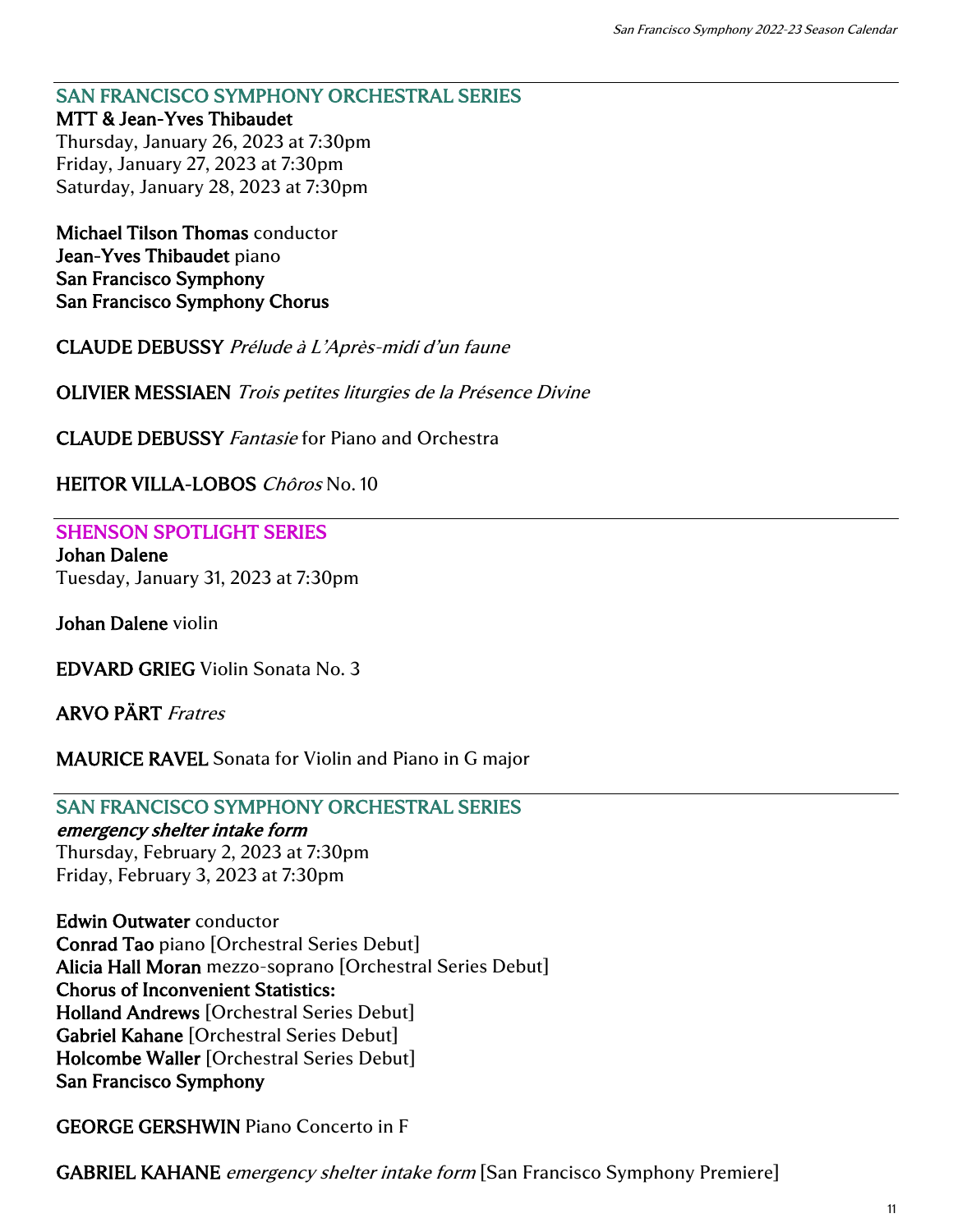#### SPECIAL EVENT Lunar New Year: Year of the Rabbit

Saturday, February 4, 2023 at 5pm

#### Earl Lee conductor San Francisco Symphony

## CHAMBER SERIES

Gunn Theater at the Legion of Honor Sunday, February 5, 2023 at 2pm

Members of the San Francisco Symphony

## SAN FRANCISCO SYMPHONY ORCHESTRAL SERIES

#### Blomstedt Conducts Dvořák

Thursday, February 9, 2023 at 2pm Friday, February 10, 2023 at 7:30pm Sunday, February 12, 2023 at 2pm

Herbert Blomstedt conductor San Francisco Symphony

JAN VÁCLAV VOŘĺŠEK Symphony in D major [San Francisco Symphony Premiere]

ANTONĺN DVOŘÁK Symphony No. 8

#### **SOUNDBOX**

SoundBox: Pekka Kuusisto & Jesper Nordin Friday, February 10, 2023 at 9pm Saturday, February 11, 2023 at 9pm

Pekka Kuusisto curator and violin Jesper Nordin curator and composer San Francisco Symphony

#### MUSIC FOR FAMILIES

The Elements Saturday, February 11, 2023 at 2pm

Daniel Bartholomew-Poyser conductor San Francisco Symphony

## SAN FRANCISCO SYMPHONY ORCHESTRAL SERIES

Prokofiev's Romeo and Juliet Friday, February 17, 2023 at 7:30pm Saturday, February 18, 2023 at 7:30pm Sunday, February 19, 2023 at 2pm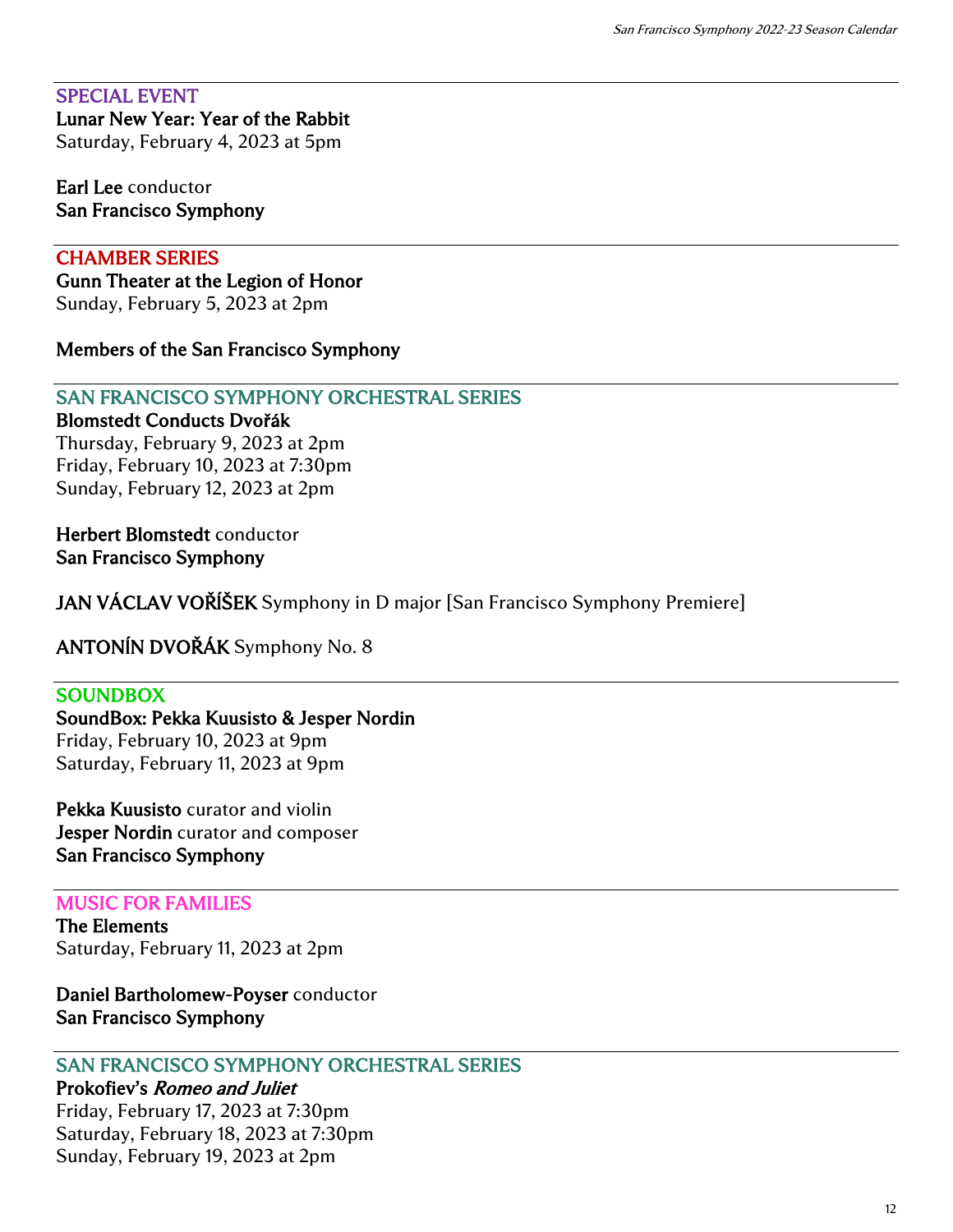Esa-Pekka Salonen conductor Pierre-Laurent Aimard piano San Francisco Symphony

MAURICE RAVEL Le Tombeau de Couperin

BÉLA BARTÓK Piano Concerto No. 2

SERGEI PROKOFIEV Selections from Romeo and Juliet

SPECIAL EVENT Lang Lang Plays Grieg Monday, February 20, 2023 at 7:30pm

Esa-Pekka Salonen conductor Lang Lang piano San Francisco Symphony

EDVARD GRIEG Piano Concerto

JEAN SIBELIUS Symphony No. 5

### SAN FRANCISCO SYMPHONY ORCHESTRAL SERIES

Salonen Conducts Bruckner & Adams Thursday, February 23, 2023 at 10am [Open Rehearsal] Thursday, February 23, 2023 at 7:30pm Saturday, February 25, 2023 at 7:30pm Sunday, February 26, 2023 at 2pm

Esa-Pekka Salonen conductor Conor Hanick piano [Orchestral Series Debut] San Francisco Symphony

SAMUEL ADAMS New work [San Francisco Symphony Commission, World Premiere]

ANTON BRUCKNER Symphony No. 6

#### GREAT PERFORMERS SERIES

Yuja Wang Plays Rachmaninoff Wednesday, March 1, 2023 at 7:30pm Thursday, March 2, 2023 at 7:30pm

Esa-Pekka Salonen conductor Yuja Wang piano San Francisco Symphony

GABRIELLA SMITH Tumblebird Contrails [San Francisco Symphony Premiere]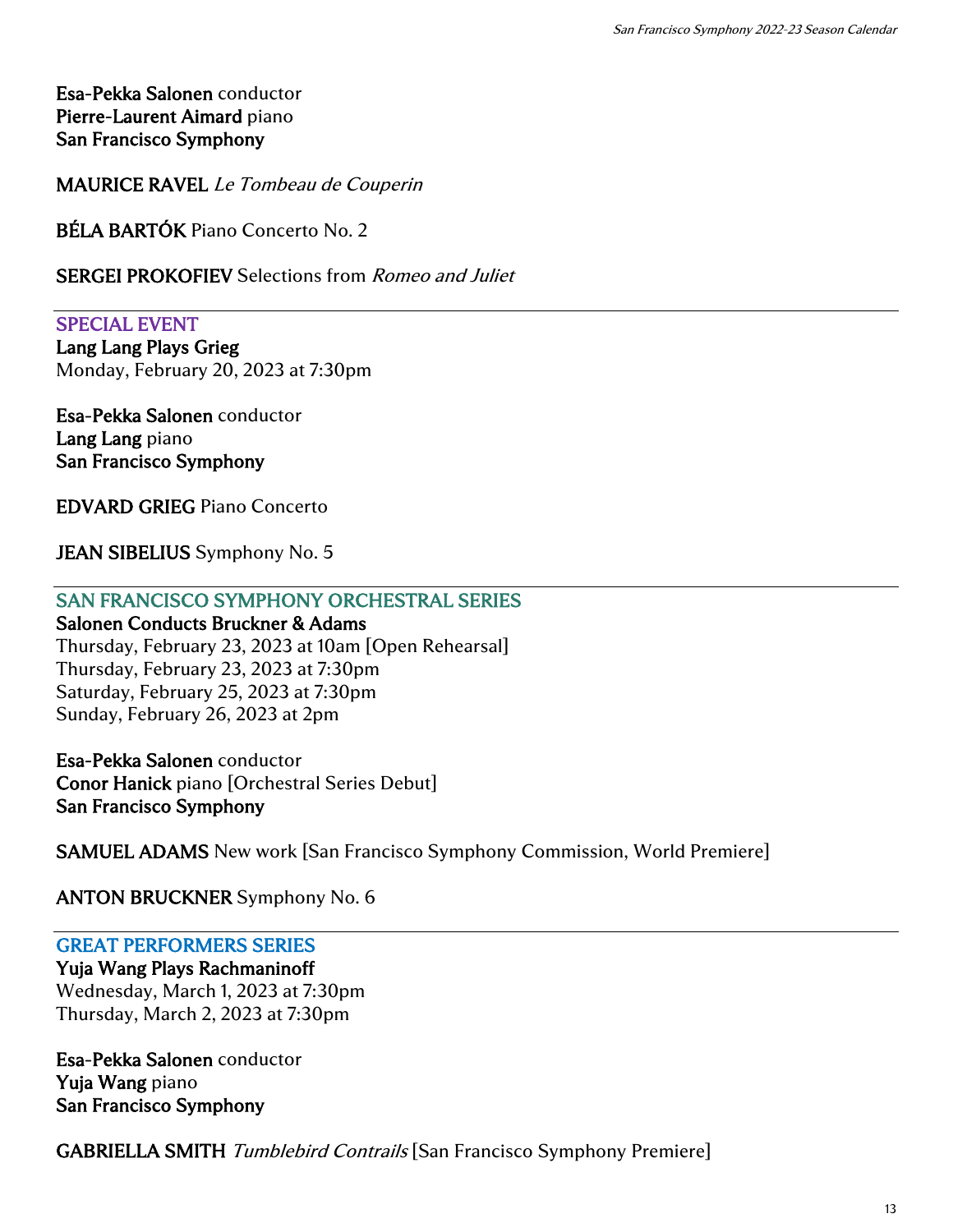## ESA-PEKKA SALONEN Nyx

## SERGEI RACHMANINOFF Piano Concerto No. 3

## **SOUNDBOX**

SoundBox: Nico Muhly - Codes

Friday, March 4, 2023 at 9pm

Nico Muhly curator Esa-Pekka Salonen conductor Yuja Wang piano San Francisco Symphony

#### YOUTH ORCHESTRA

San Francisco Symphony Youth Orchestra Sunday, March 5, 2023 at 2pm

Daniel Stewart conductor Eunseo Oh violin Winner, 2022 SF Symphony Youth Orchestra Concerto Competition San Francisco Symphony Youth Orchestra

GABRIELA LENA FRANK Apu: Tone Poem for Orchestra

PIOTR ILYICH TCHAIKOVSKY Violin Concerto

#### LUDWIG VAN BEETHOVEN Symphony No. 5

#### GREAT PERFORMERS SERIES

Violin Recital with Hilary Hahn Sunday, March 12, 2023 at 7:30pm

#### Hilary Hahn violin

### CHAMBER SERIES

Davies Symphony Hall Tuesday, March 14, 2023 at 2pm

#### Members of the San Francisco Symphony

#### 2023 EUROPEAN TOUR

#### Thursday, March 9, 2023 at 8:30pm

Paris, France Salle des Concerts – Cite de la Musique

#### SoundBox: Codes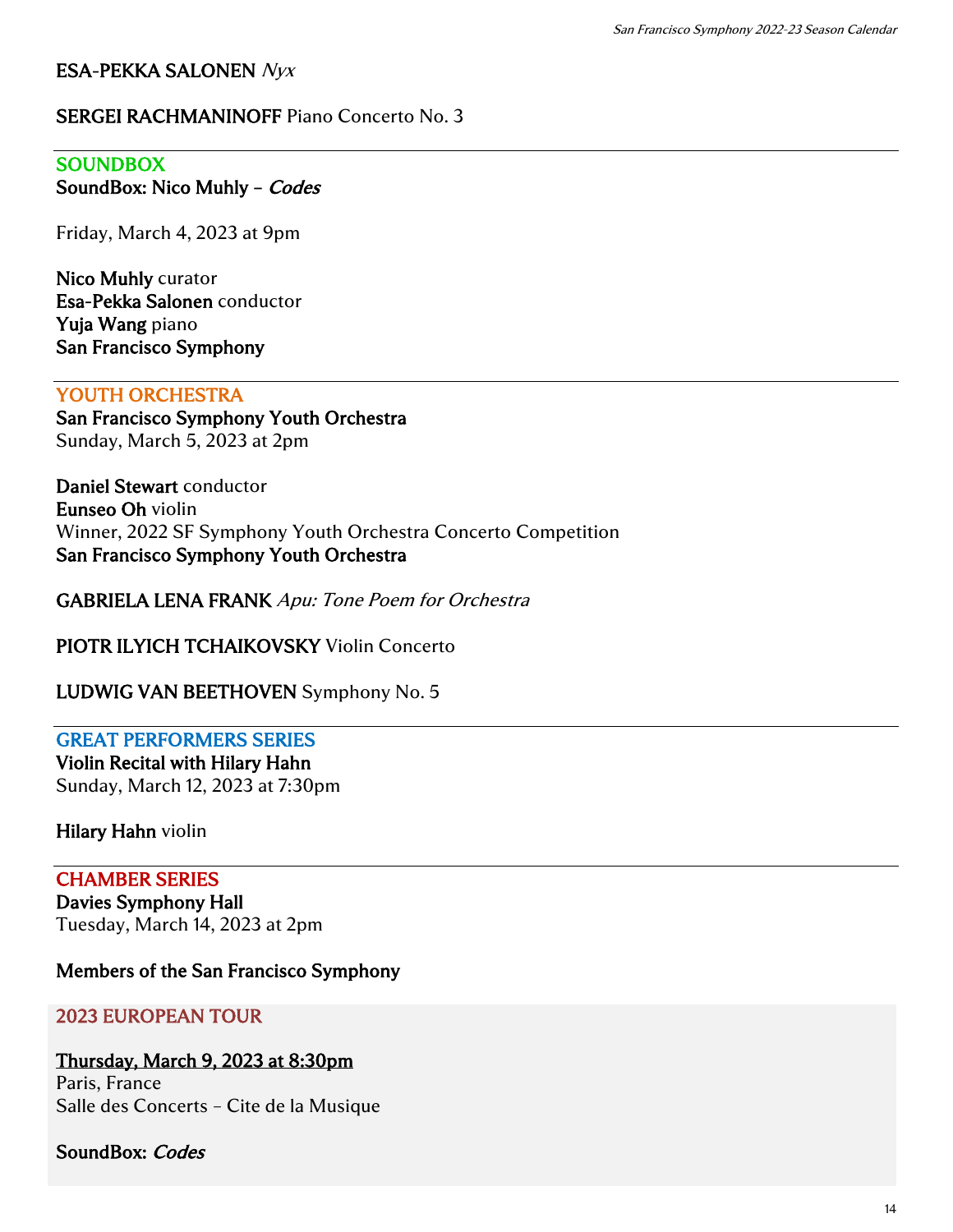Nico Muhly curator Esa-Pekka Salonen conductor Yuja Wang pianist San Francisco Symphony

Friday, March 10, 2023 at 8:30pm Paris, France Grande Salle Pierre Boulez – Philharmonie

Esa-Pekka Salonen conductor Johan Dalene violin San Francisco Symphony

STEVEN STUCKY Radical Light

SAMUEL BARBER Violin Concerto

JEAN SIBELIUS Symphony No. 5

Saturday, March 11, 2023 at 8pm Paris, France Grande Salle Pierre Boulez – Philharmonie

Esa-Pekka Salonen conductor Yuja Wang pianist San Francisco Symphony

GABRIELLA SMITH Tumblebird Contrails

SERGEI RACHMANINOFF Piano Concerto No. 3

BÉLA BARTÓK Concerto for Orchestra

Sunday, March 12, 2023 at 4:30pm Paris, France Salle des Concerts – Cite de la Musique

Claire Chase flute and direction Members of the San Francisco Symphony

MARCOS BALTER Alone for Flute

## MARCOS BALTER Pan

Monday, March 13, 2023 at 8pm Luxembourg City, Luxembourg Philharmonie

Esa-Pekka Salonen conductor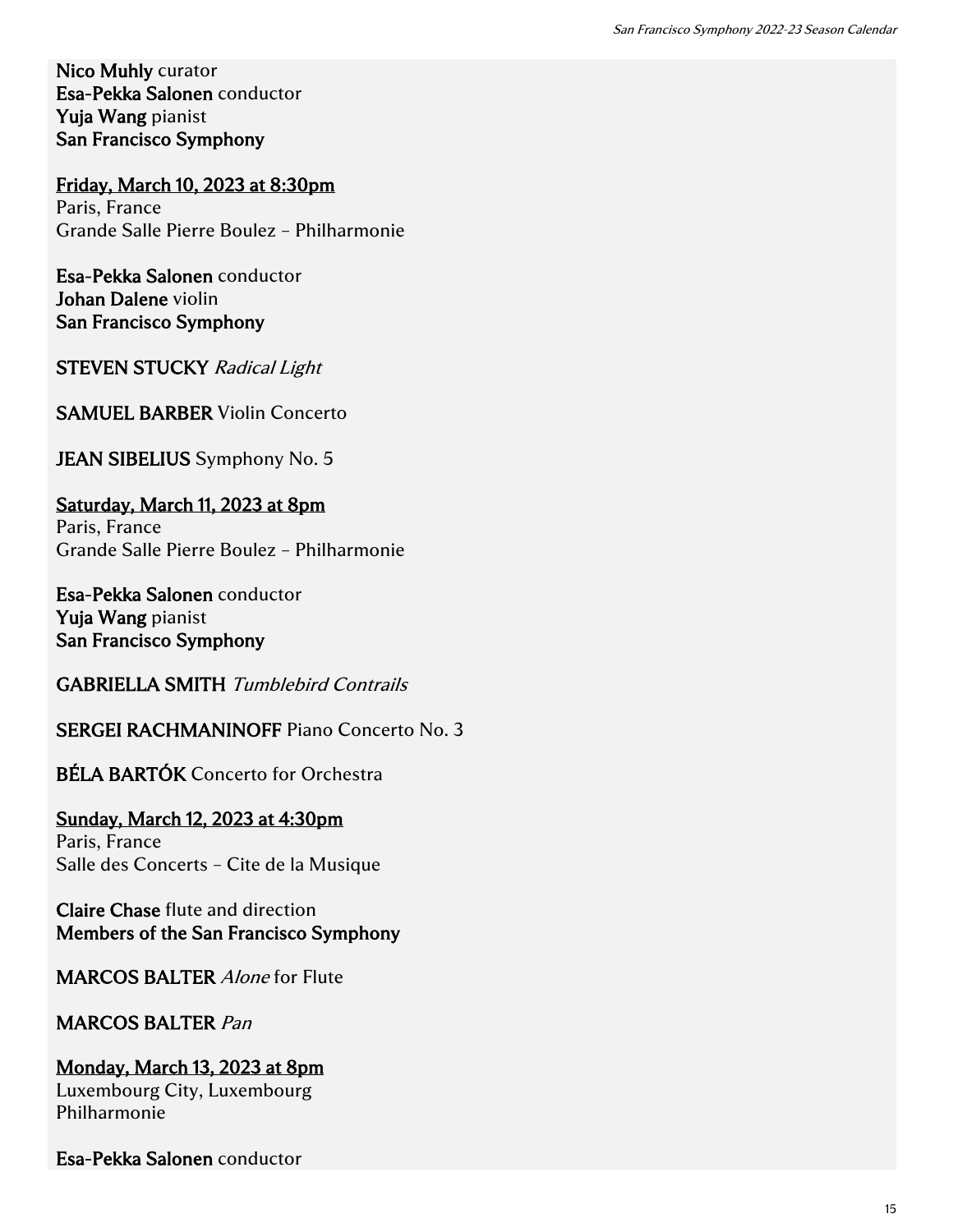## Yuja Wang pianist San Francisco Symphony

## GABRIELLA SMITH Tumblebird Contrails

## SERGEI RACHMANINOFF Piano Concerto No. 3

# BÉLA BARTÓK Concerto for Orchestra

#### Tuesday, March 14, 2023 at 8pm Hamburg, Germany Elbphilharmonie

## Education event (details to be announced)

Wednesday, March 15, 2023 at 8pm Hamburg, Germany Elbphilharmonie

Esa-Pekka Salonen conductor Johan Dalene violin San Francisco Symphony

**STEVEN STUCKY Radical Light** 

SAMUEL BARBER Violin Concerto

J.S. BACH Prelude from Partita No.3 in E major

## ESA-PEKKA SALONEN Nyx

BÉLA BARTÓK Suite from The Miraculous Mandarin

Thursday, March 16, 2023 at 8 pm Hamburg, Germany Elbphilharmonie

Esa-Pekka Salonen conductor Yuja Wang pianist San Francisco Symphony

GABRIELLA SMITH Tumblebird Contrails

SERGEI RACHMANINOFF Piano Concerto No. 3

BÉLA BARTÓK Concerto for Orchestra

Friday, March 17, 2023 Hamburg, Germany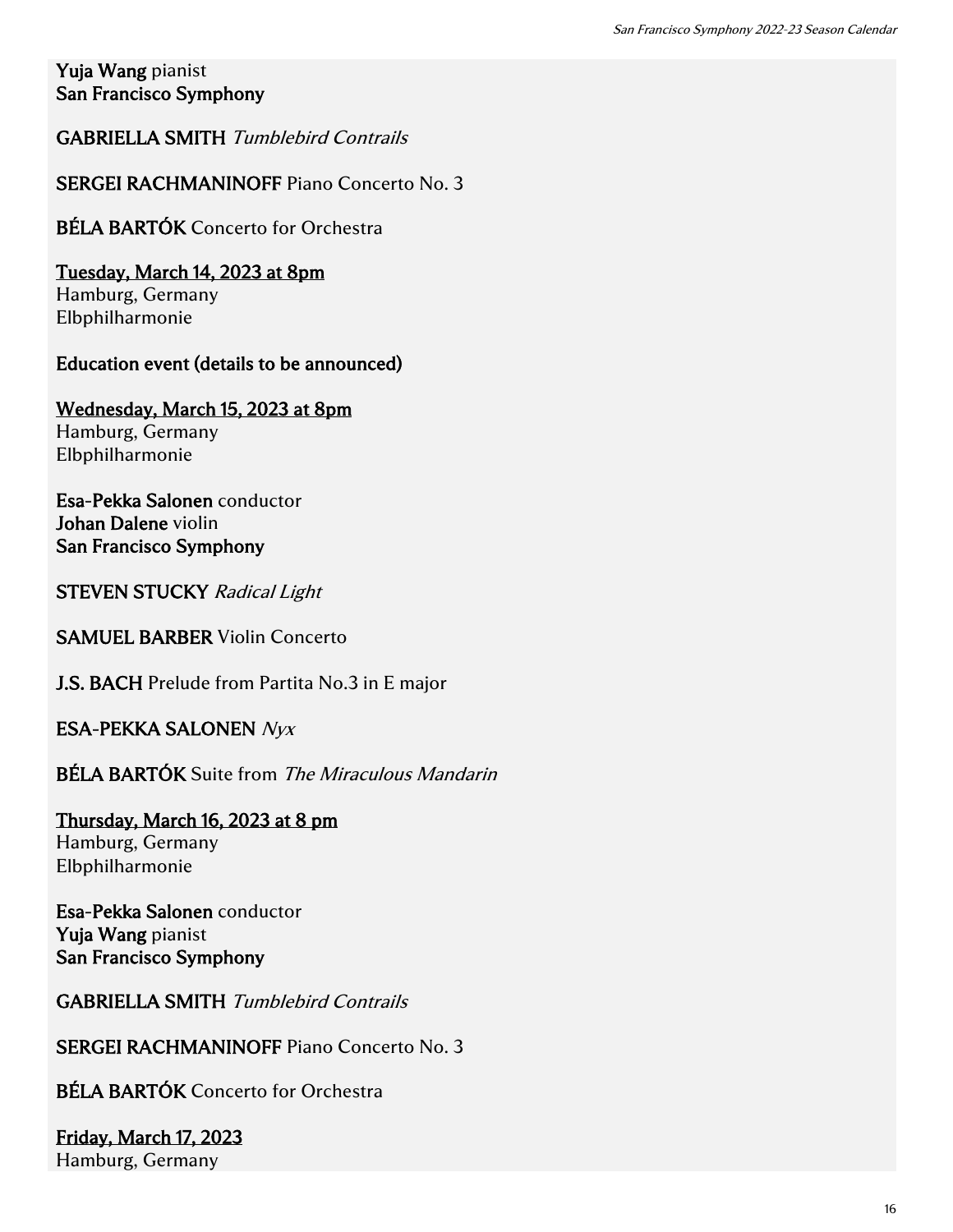Elbphilharmonie Recital Hall

SoundBox: Codes

Nico Muhly curator Esa-Pekka Salonen conductor Yuja Wang pianist San Francisco Symphony

#### MUSIC FOR FAMILIES

Discovering Beethoven's Fifth Symphony Saturday, March 18, 2023 at 2pm

Daniel Stewart conductor San Francisco Symphony Youth Orchestra

#### SHENSON SPOTLIGHT SERIES

Alexander Malofeev Wednesday, March 22, 2023 at 7:30pm

Alexander Malofeev piano

LUDWIG VAN BEETHOVEN Piano Sonata, Opus 27, no.2, Moonlight

MIECZYSŁAW WEINBERG Piano Sonata No. 4

SERGEI RACHMANINOFF Piano Sonata No. 2

#### FILM SERIES

Black Panther—Film with Live Orchestra Friday, March 24, 2023 at 7:30pm Saturday, March 25, 2023 at 7:30pm

Anthony Parnther conductor San Francisco Symphony

Black Panther

LUDWIG GÖRANSSON composer

RYAN COOGLER director

#### GREAT PERFORMERS SERIES

Piano Recital with Jean-Yves Thibaudet Sunday, March 26, 2023 at 7:30pm

Jean-Yves Thibaudet piano

CLAUDE DEBUSSY Préludes for Piano, Books 1 and 2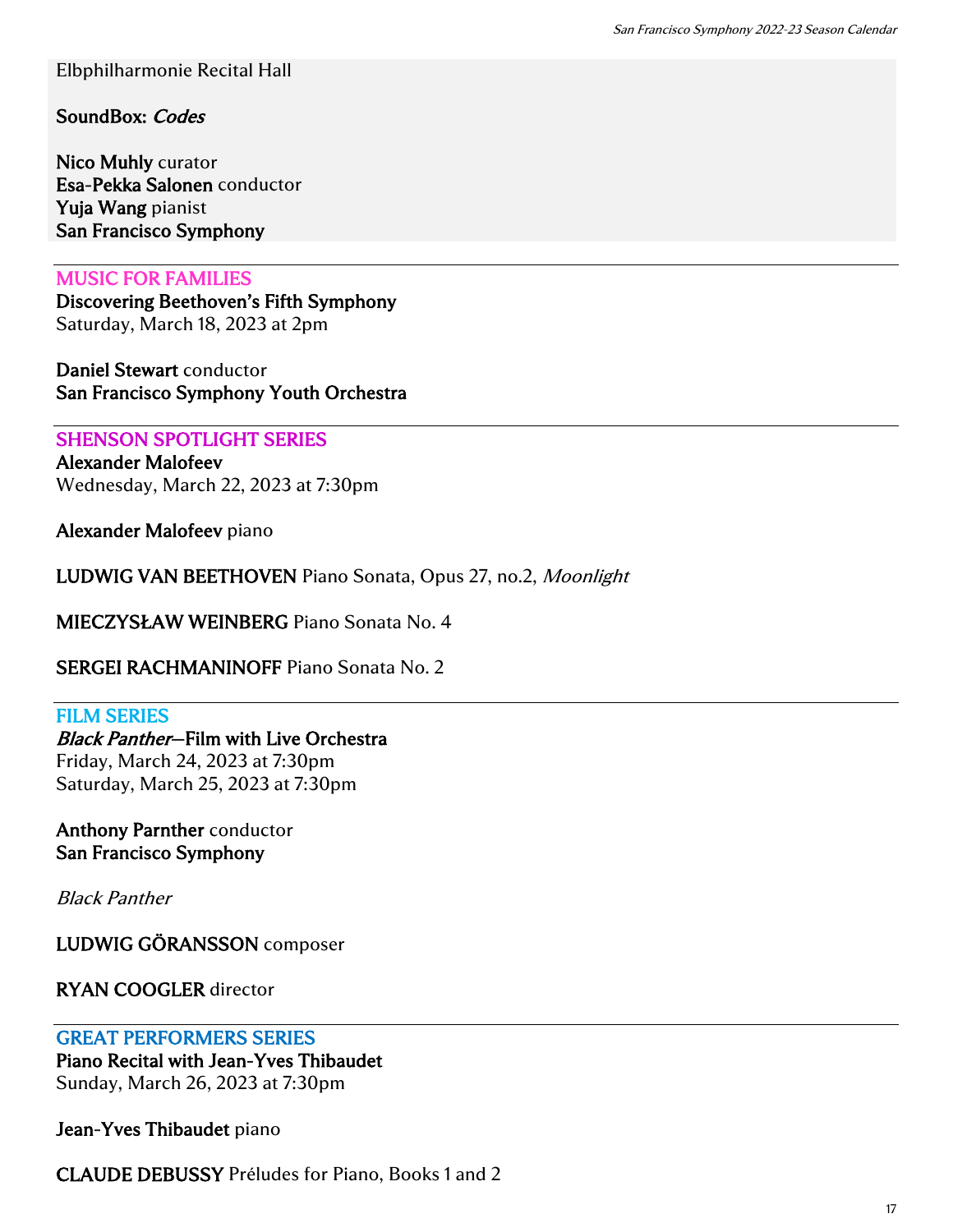# SAN FRANCISCO SYMPHONY ORCHESTRAL SERIES

#### MTT Conducts Mahler 6

Thursday, March 30, 2023 at 10am [Open Rehearsal] Thursday, March 30, 2023 at 7:30pm Friday, March 31, 2023 at 7:30pm Saturday, April 1, 2023 at 7:30pm

Michael Tilson Thomas conductor San Francisco Symphony

GUSTAV MAHLER Symphony No. 6

#### SAN FRANCISCO SYMPHONY ORCHESTRAL SERIES

#### Music for the Royal Fireworks

Thursday, April 13, 2023 at 7:30pm Friday, April 14, 2023 at 7:30pm Saturday, April 15, 2023 at 7:30pm

Jane Glover conductor Alexander Barantschik violin Eugene Izotov oboe San Francisco Symphony Chorus San Francisco Symphony

J.S. BACH Magnificat, BWV 243

J.S. BACH Concerto for Oboe and Violin in C minor, BWV 1060

**STACY GARROP** Spectacle of Light [San Francisco Symphony Premiere]

#### GEORGE FRIDERIC HANDEL Music for the Royal Fireworks

#### **SOUNDBOX**

SoundBox: Nicholas Britell Friday, April 14, 2023 at 9pm Saturday, April 15, 2023 at 9pm

#### Nicholas Britell curator San Francisco Symphony

#### CHAMBER SERIES Davies Symphony Hall

Sunday, April 16, 2023 at 2pm

#### Members of the San Francisco Symphony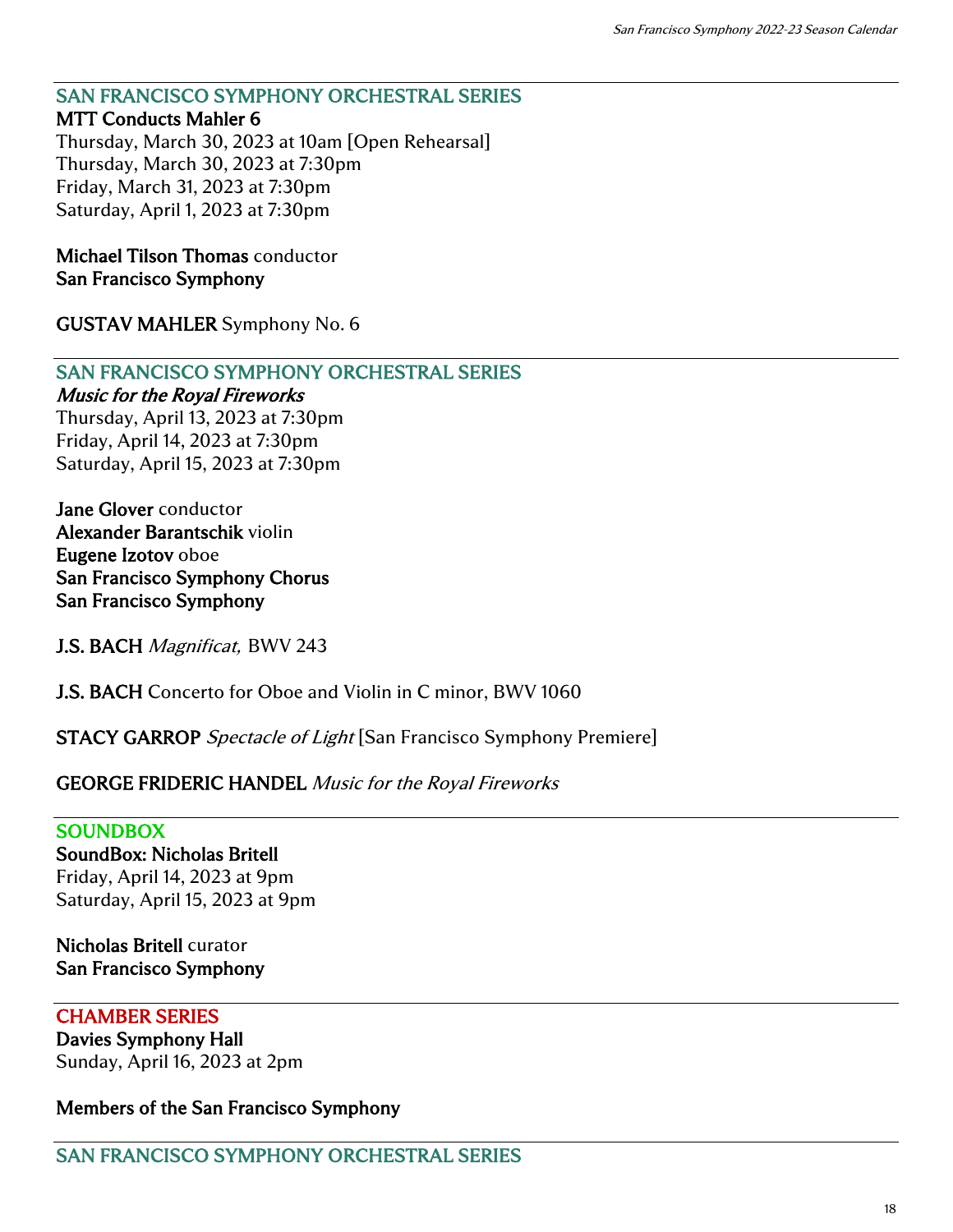Cristian Măcelaru Conducts Shostakovich Friday, April 21, 2023 at 7:30pm Saturday, April 22, 2023 at 7:30pm

Cristian Măcelaru conductor Russ de Luna English horn San Francisco Symphony

Sunday, April 23, 2023 at 2pm

WYNTON MARSALIS Selections from *Blues Symphony* [San Francisco Symphony Premiere]

**OUTI TARKIAINEN** Milky Ways [San Francisco Symphony Commission & U.S. Premiere]

DMITRI SHOSTAKOVICH Symphony No. 1

#### SAN FRANCISCO SYMPHONY ORCHESTRAL SERIES

Joshua Bell Plays Sibelius Thursday, April 27, 2023 at 7:30pm Friday, April 28, 2023 at 7:30pm Saturday, April 29, 2023 at 7:30pm Sunday, April 30, 2023 at 2pm

Dalia Stasevska conductor [Orchestral Series Debut] Joshua Bell violin San Francisco Symphony

ANNA MEREDITH Nautilus (Orchestral version) [San Francisco Symphony Premiere]

JEAN SIBELIUS Violin Concerto

JEAN SIBELIUS Symphony No. 2

#### SAN FRANCISCO SYMPHONY ORCHESTRAL SERIES

Thomas Wilkins & Branford Marsalis Thursday, May 4, 2023 at 2pm Friday, May 5, 2023 at 7:30pm Saturday, May 6, 2023 at 7:30pm

Thomas Wilkins conductor [Orchestral Series Debut] Branford Marsalis saxophone [Orchestral Series Debut] San Francisco Symphony

LEONARD BERNSTEIN Three Dances from On the Town

ERWIN SCHULHOFF Hot-Sonate [San Francisco Symphony Premiere]

JOHN WILLIAMS *Escapades* [San Francisco Symphony Premiere]

DUKE ELLINGTON Harlem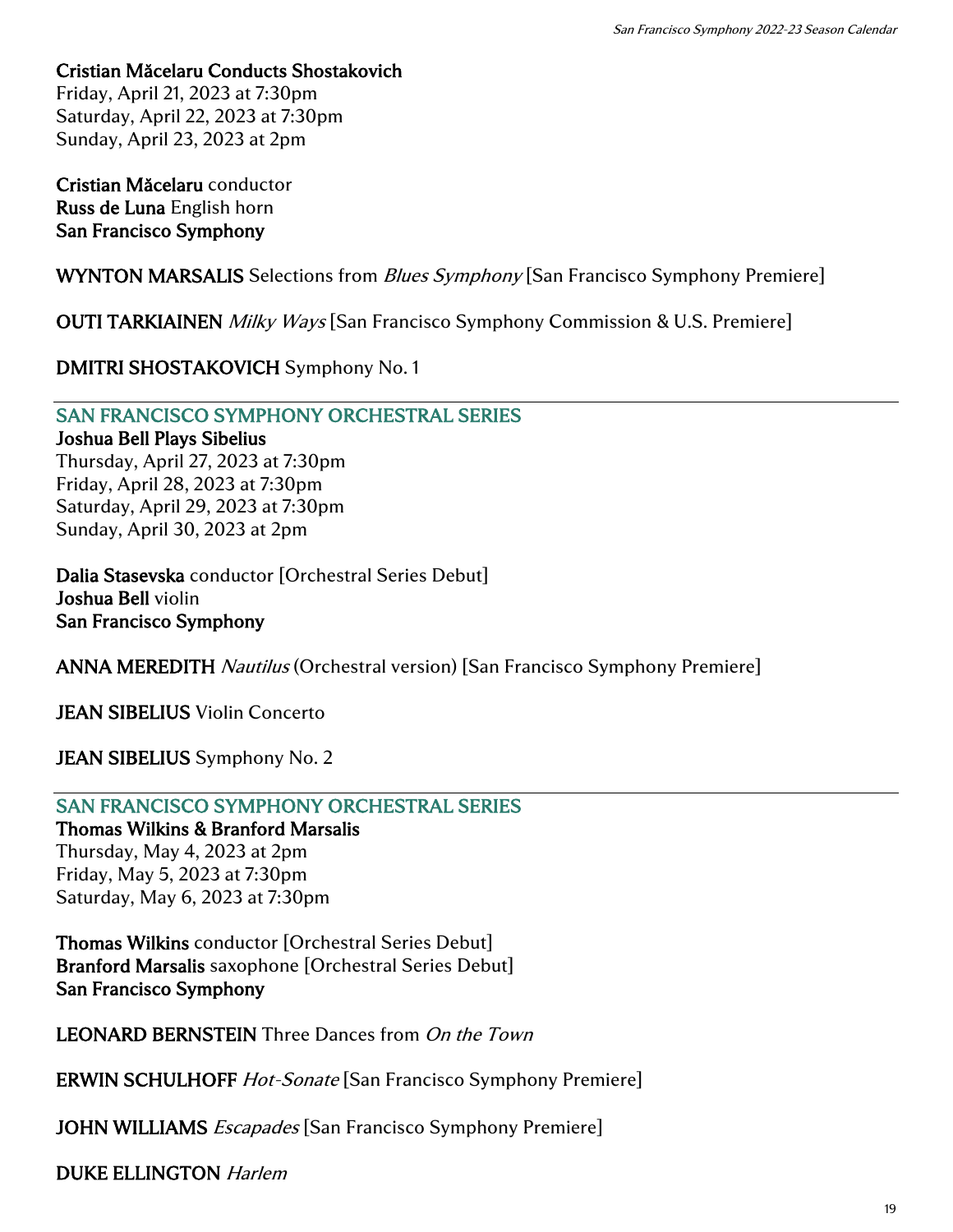MUSIC FOR FAMILIES MADSADGLAD Saturday, May 6, 2023 at 2pm

Daniel Bartholomew-Poyser conductor San Francisco Symphony

## CHAMBER SERIES

Gunn Theater at the Legion of Honor Sunday, May 7, 2023 at 2pm

Members of the San Francisco Symphony

SHENSON SPOTLIGHT SERIES Bomsori Wednesday, May 10, 2023 at 7:30pm

Bomsori violin Julia Okruashvili piano

HENRYK WIENIAWSKI Polonaise de concert, Opus 4

CLAUDE DEBUSSY Sonata in G minor

KAROL SZYMANOWSKI Nocturne and Tarantella, Opus 28

JEAN SIBELIUS Selections from Six Pieces for Violin and Piano, Opus 79

HENRYK WIENIAWSKI Fantasia on Themes from Gounod's *Faust*, Opus 20

## SAN FRANCISCO SYMPHONY ORCHESTRAL SERIES

#### Hilary Hahn Plays Brahms

Thursday, May 11, 2023 at 7:30pm Friday, May 12, 2023 at 7:30pm Saturday, May 13, 2023 at 7:30pm

Rafael Payare conductor [Orchestral Series Debut] Hilary Hahn violin San Francisco Symphony

WILLIAM GRANT STILL Darker America [San Francisco Symphony Premiere]

JOHANNES BRAHMS Violin Concerto

RICHARD STRAUSS Ein Heldenleben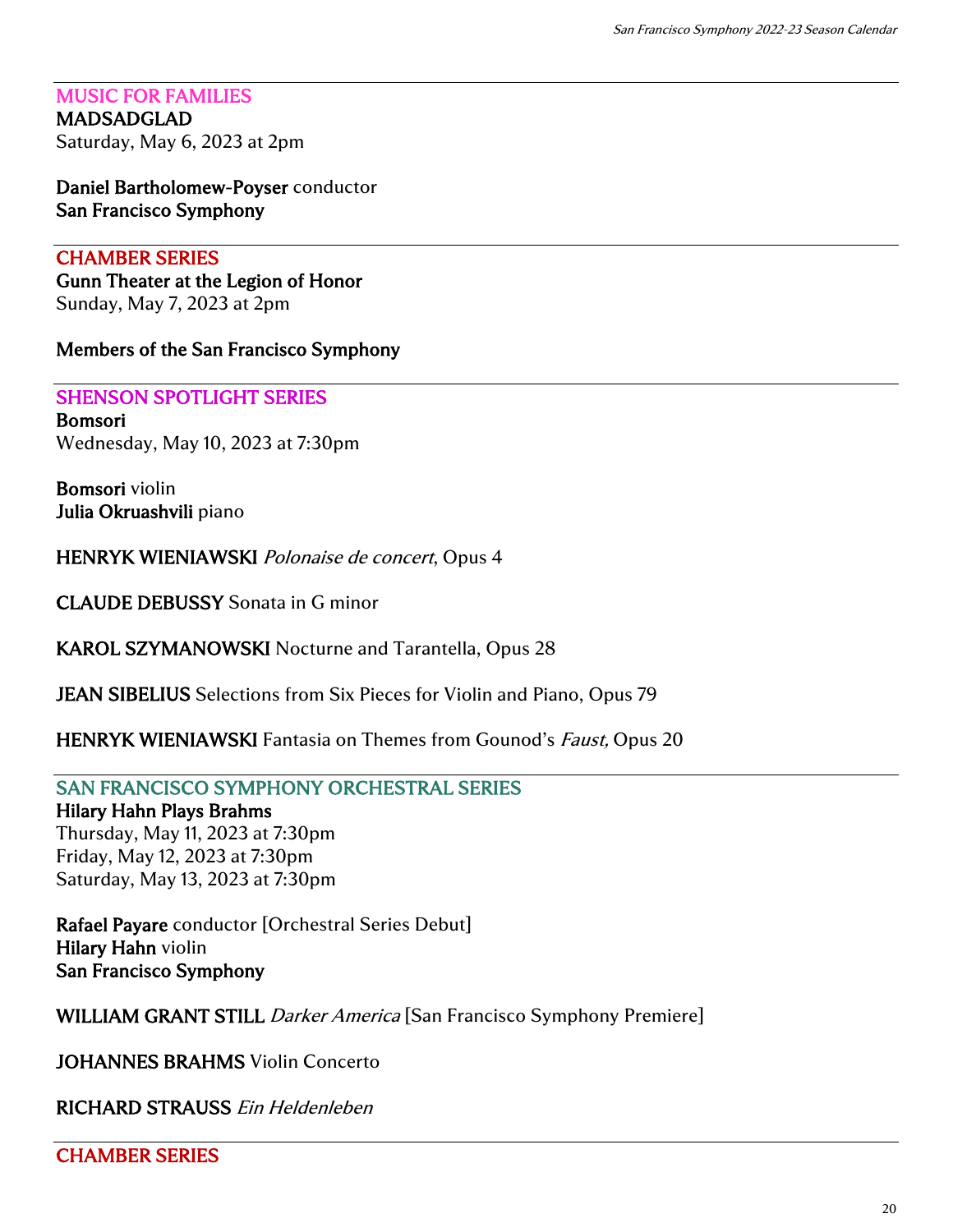# Davies Symphony Hall

Sunday, May 14, 2023 at 2pm

## Members of the San Francisco Symphony

## SAN FRANCISCO SYMPHONY ORCHESTRAL SERIES

#### Britten's War Requiem

Thursday, May 18, 2023 at 7:30pm Friday, May 19, 2023 at 7:30pm Saturday, May 20, 2023 at 7:30pm

Philippe Jordan conductor Ian Bostridge tenor [Orchestral Series Debut] Iain Paterson baritone [Orchestral Series Debut] San Francisco Symphony Chorus San Francisco Symphony

BENJAMIN BRITTEN War Requiem

#### YOUTH ORCHESTRA

San Francisco Symphony Youth Orchestra 40th Anniversary Concert Sunday, May 21, 2023 at 2pm

Daniel Stewart conductor San Francisco Symphony Youth Orchestra

HUAN-ZHI LI Spring Festival Overture

GEORGE GERSHWIN An American in Paris

IGOR STRAVINSKY The Rite of Spring

## SAN FRANCISCO SYMPHONY ORCHESTRAL SERIES

#### Her Story

Thursday, May 25, 2023 at 10am [Open Rehearsal] Thursday, May 25, 2023 at 7:30pm Saturday, May 27, 2023 at 7:30pm

Giancarlo Guerrero conductor Lorelei Ensemble [Orchestral Series Debut] San Francisco Symphony

## NICOLAI RIMSKY-KORSAKOV Scheherazade

**JULIA WOLFE Her Story [San Francisco Symphony Co-Commission, West Coast Premiere]** 

SAN FRANCISCO SYMPHONY ORCHESTRAL SERIES Manfred Honeck & Beatrice Rana Thursday, June 1, 2023 at 2pm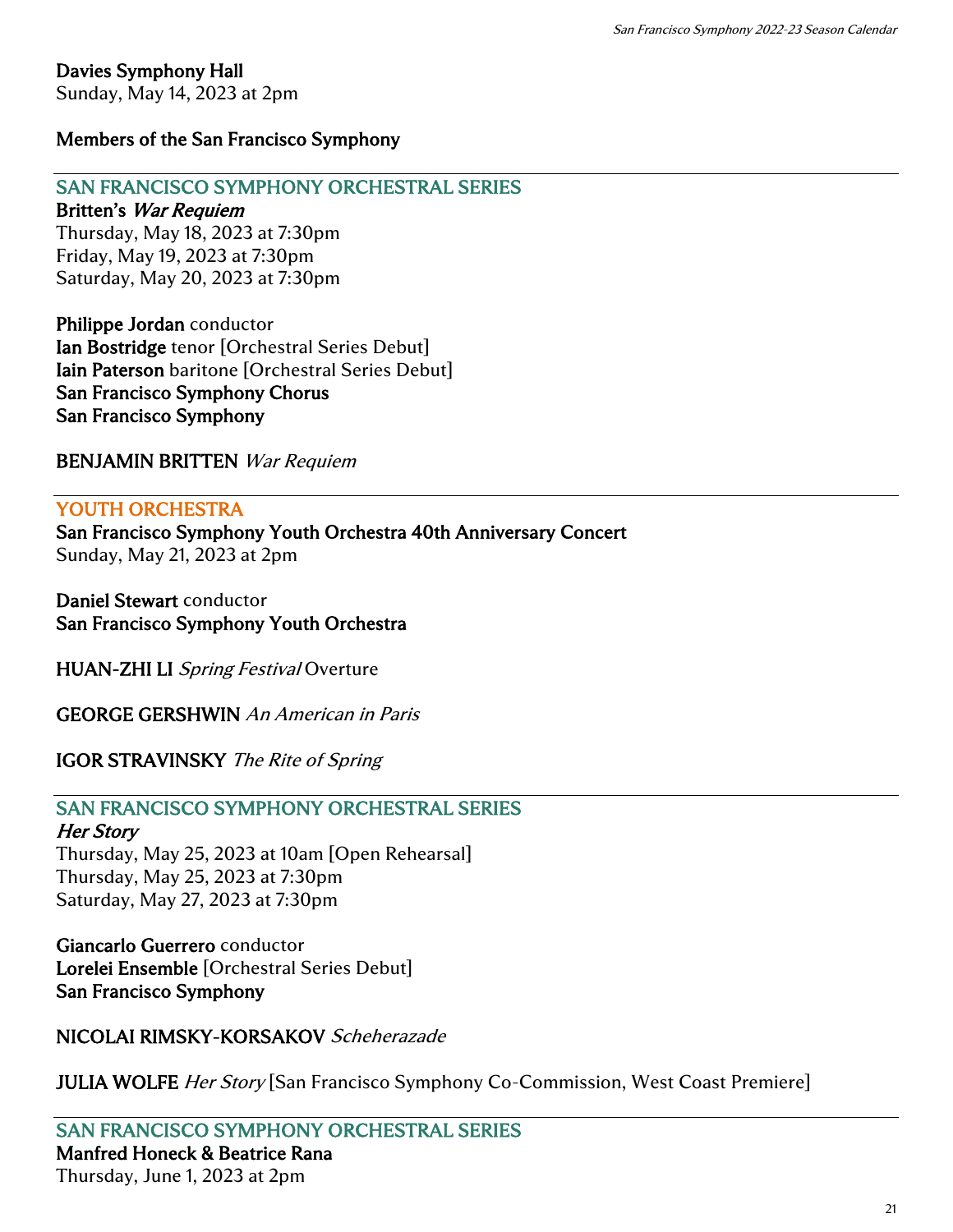Friday, June 2, 2023 at 7:30pm Saturday, June 3, 2023 at 7:30pm

Manfred Honeck conductor Beatrice Rana piano [Orchestral Series Debut] San Francisco Symphony

GLORIA ISABEL RAMOS TRIANO amazon [San Francisco Symphony Premiere]

SERGEI RACHMANINOFF Rhapsody on a Theme of Paganini

FRANZ SCHUBERT Symphony No. 9 in C major, The Great

SAN FRANCISCO SYMPHONY ORCHESTRAL SERIES

Kaija Saariaho's Adriana Mater

Thursday, June 8, 2023 at 7:30pm Saturday, June 10, 2023 at 7:30pm Sunday, June 11, 2023 at 2pm

Esa-Pekka Salonen conductor Peter Sellars director San Francisco Symphony Chorus San Francisco Symphony

KAIJA SAARIAHO Adriana Mater (Staged) [San Francisco Symphony Premiere]

## SAN FRANCISCO SYMPHONY ORCHESTRAL SERIES

Igor Levit Plays Beethoven Thursday, June 15, 2023 at 2pm Friday, June 16, 2023 at 7:30pm Saturday, June 17, 2023 at 7:30pm

Esa-Pekka Salonen conductor Igor Levit piano San Francisco Symphony

LUDWIG VAN BEETHOVEN Piano Concerto No. 5

LUDWIG VAN BEETHOVEN Symphony No. 3, Eroica

## CHAMBER SERIES

Davies Symphony Hall Sunday, June 18, 2023 at 2pm

Igor Levit piano Members of the San Francisco Symphony